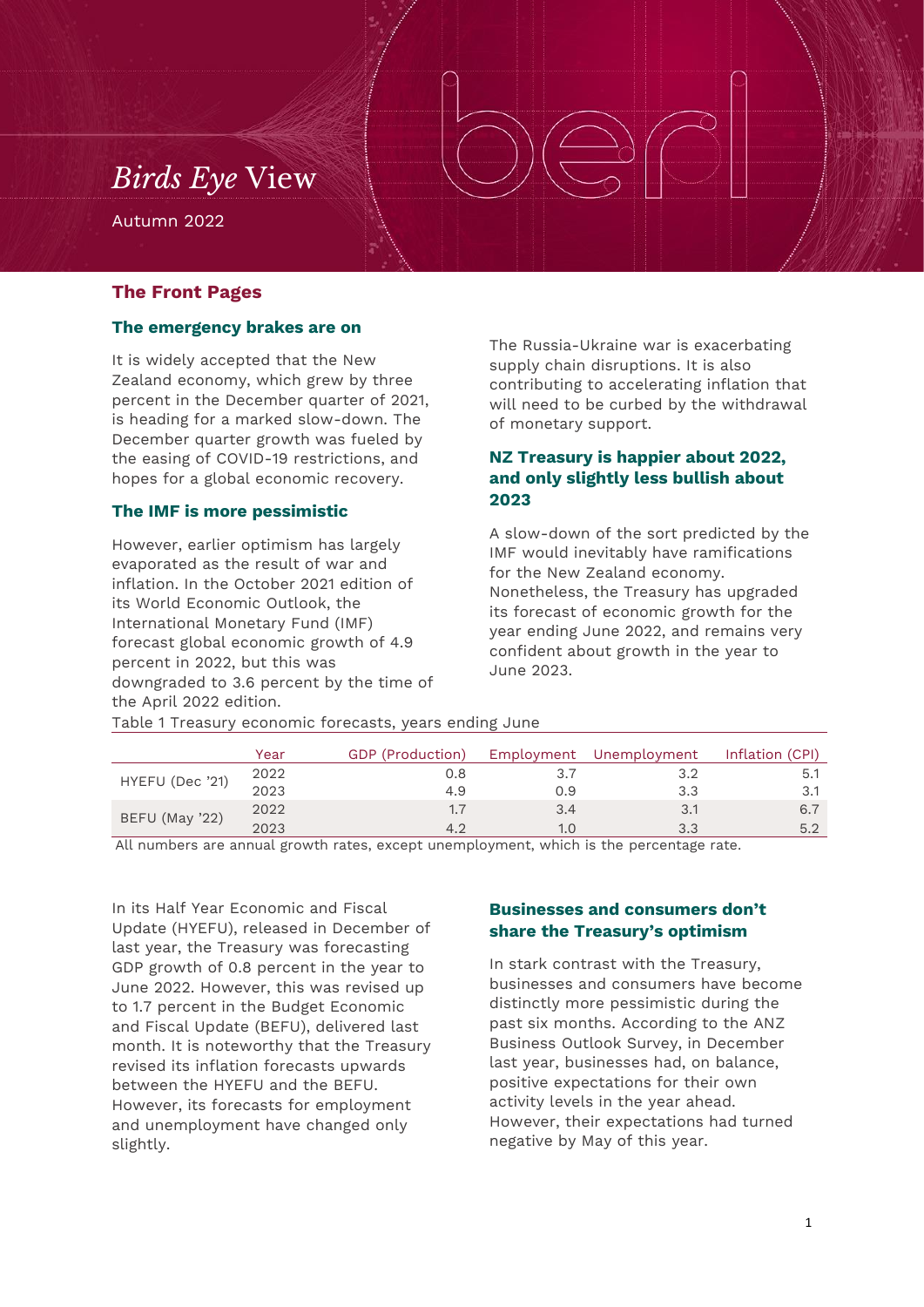Moreover, by May, their expectations about general business conditions, which were already negative in December, fell towards the record low levels seen when COVID-19 first arrived in New Zealand.

| Table 2 ANZ Business Outlook Index <sup>1</sup> |  |  |  |
|-------------------------------------------------|--|--|--|
|-------------------------------------------------|--|--|--|

|                      |       | $Dec-21$ May-22 |
|----------------------|-------|-----------------|
| General business     |       |                 |
| conditions           | $-23$ | -56             |
| Own activity outlook | 10    |                 |

It is also clear that consumers share businesses' negative expectations about their own prospects, and the general economic situation in the near future. The latest results from the ANZ Roy Morgan Consumer Confidence Survey show that New Zealanders have become distinctly pessimistic over the last six months.

Table 3 ANZ Roy Morgan Consumer Confidence Index

|                                               | $Dec-21$ | $Mav-22$ |
|-----------------------------------------------|----------|----------|
| Family's financial                            |          |          |
| situation compared to                         |          |          |
| year ago                                      |          | -17      |
| Family's financial                            |          |          |
| situation in 12 months                        | 12       |          |
| New Zealand economic<br>conditions in next 12 |          |          |
| months                                        | $-20$    | -41      |
| Good/bad time to buy<br>major household items |          | -30      |
|                                               |          |          |

There is also some evidence to suggest that business and consumer pessimism has been matched by actual business performance. Business New Zealand's composite Performance of Manufacturing and Services Index (PCI) averaged only 49.6 in the period from January to April, where an index value of less than 50 indicates a contraction in activity. Allowing for the fact that the PCI does not include the primary sector, this implies that the economy as a whole was unlikely to be growing much, if at all, during those months.

 $\overline{\phantom{a}}$ 

#### **Why BERL doubts the Treasury forecasts**

It is difficult to understand why Treasury is forecasting GDP growth as high as 1.7 percent in the year ending June 2022, and why it lifted its forecast between the time of the HYEFU at the end of last year, and the BEFU last month.

At the time of writing we only have GDP data for the first half of the year ending June 2022, but this shows that GDP was just 1.4 percent higher than it was in the corresponding period of the previous year. This implies that GDP in the second half of the year ending June 2022 would need to be 2.9 percent higher than during the first half of the year, if the Treasury forecast turns out to be correct. This seems very unlikely, given the current low and worsening levels of business and consumer confidence, and the weak PCI reading.

As shown in the forecasts at the end of this Birds Eye View, we expect GDP growth in the year ending June 2022 to be close to zero percent.

#### **Elsewhere in this edition**

The special feature this quarter is migration. We examine past trends that have shaped our current population, and what the Government's immigration 'rebalance' means for the future. We also take stock of the key economic indicators that are shaping the 'next normal' for New Zealand. The abroad and beyond section presents a quick pulse check of some of our largest trading partners. Finally, we present the BERL forecasts for the years to June 2022, 2023, and 2024.

<sup>1</sup> The business and consumer confidence survey results indicate the net balance of respondents (percentage) who expect an improvement minus those who expect a deterioration.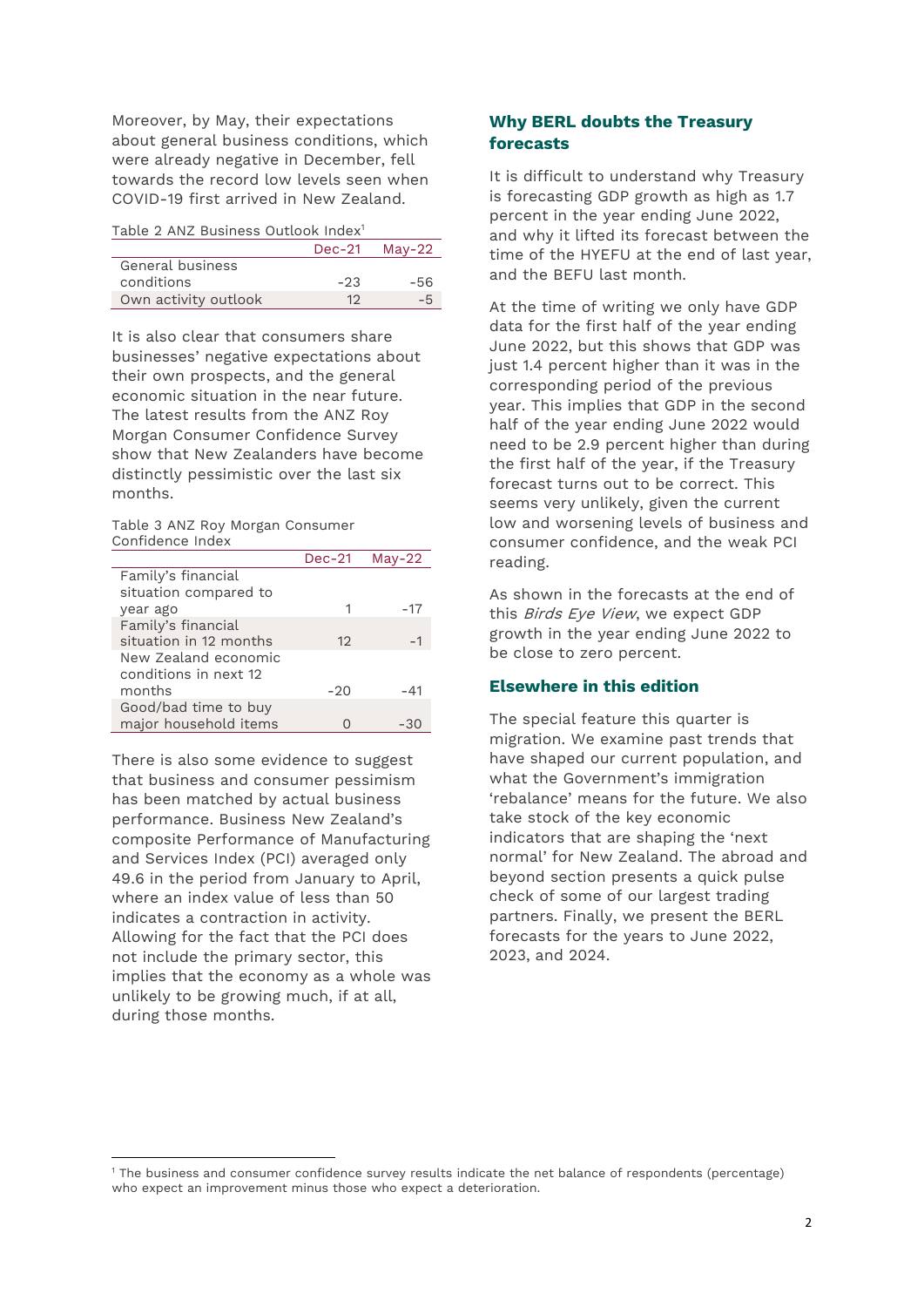#### **Special feature: Migration**

In March 2020, soon after the World Health Organisation declared COVID-19 a pandemic, New Zealand essentially restricted all immigration into the country. The, now controversial, MIQ system also restricted the border movement of citizens and residents.

After nearly two long years of close to total isolation, New Zealand is finally re-opening its borders to the world.

The unique circumstances of the pandemic gave the government a chance to reassess its immigration policy.

In this edition of the BEV, we take a look at some of the migration trends that have shaped the population of New Zealand over the past decade, the reversal of these trends during the COVID-19 era, and what migration may look like in the post-pandemic era.



#### **Migration boosted population growth in the 2010s**

Beginning in 2013, net migration into New Zealand began to climb sharply, boosting overall population growth. Several factors contributed to this sudden growth.



Post the Global Financial Crisis and the Canterbury earthquakes, labour demand was growing. In response, the number of temporary work visas granted, for example essential skills visas, rose.

Equally importantly, the number of international students at tertiary institutions was growing at an unprecedented level. In 2013, the Government introduced a package of initiatives that streamlined the student visa application process, and allowed students to work while they studied. Consequently, the number of full fee paying students from India and China nearly doubled between 2013 and 2014. This eventually led to a rise in the number of student-to-work visas being issued.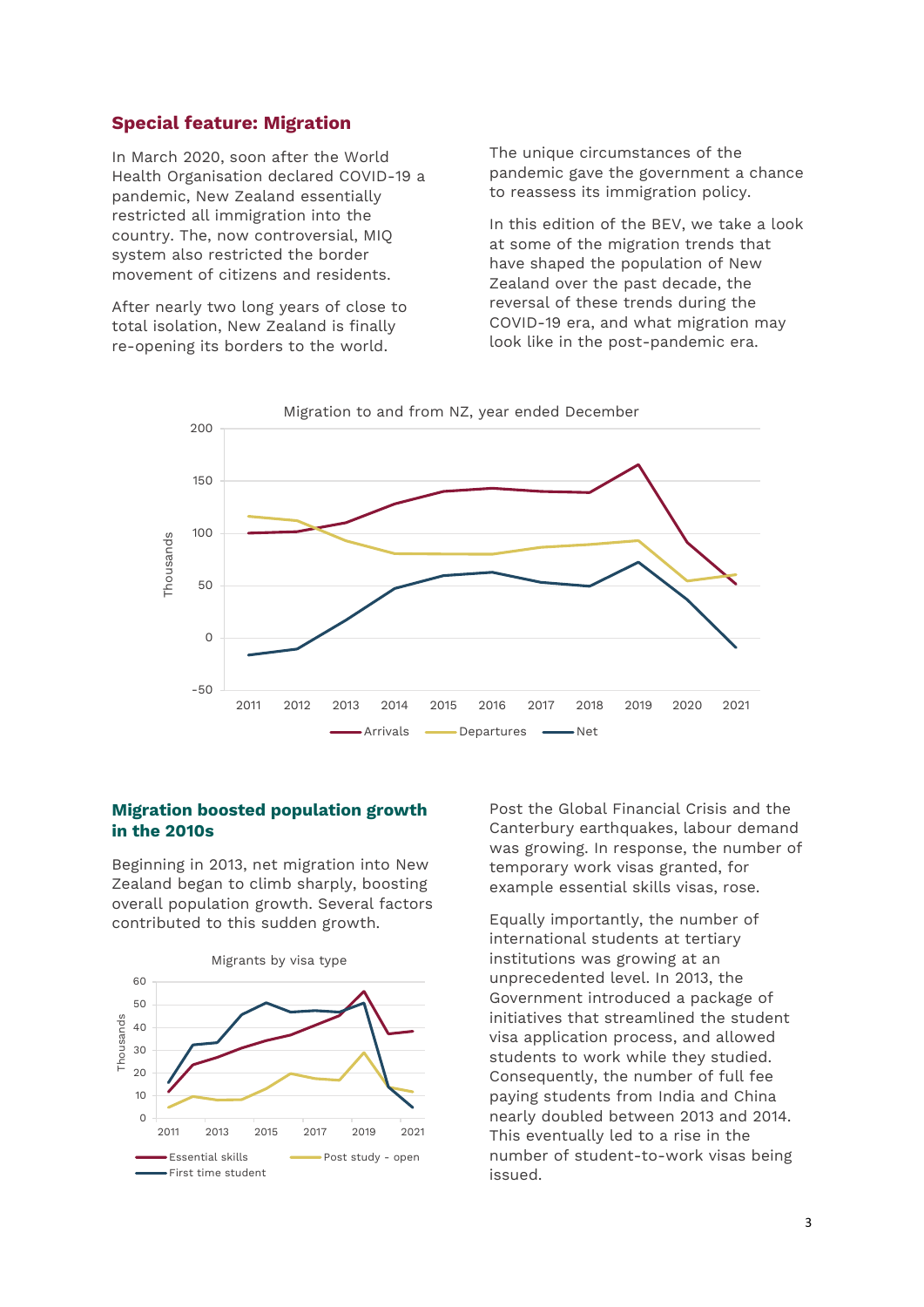#### **The ethnic diversity of New Zealand is growing**

Post World War II, the Government encouraged migration to Zealand from Britain and Ireland. This was slowly extended to other European countries and, eventually, the rest of the world. With the turn of the century, the focus of immigration policy shifted to the talents and skills of incoming migrants, opening the door to diversity.



As of the 2018 Census, over seven percent of our population was born in North-West Europe. This is much higher than those born in North-East Asia (4.3 percent), which was the second-largest group. However, when we look at new migrant arrivals, the vast majority are from Asia, particularly from China, India, and the Philippines.

The relatively recent influx of migrants from virtually every region in the world has meant that our population is becoming more diverse. In fact, New Zealand has one of the most ethnically diverse populations in the world, with a population encompassing people from over 200 unique ethnicities.

#### **COVID-19 has reversed long-standing migration trends**

In the six years before COVID-19 upended migration trends, annual net migration averaged over 50,000 people a year. In the year ended March 2022, New Zealand experienced a net migration loss of over 7,000 people.

In the past, large net migration outflows from New Zealand have been driven by labour market conditions, particularly people seeking better economic opportunities abroad (especially in Australia), and differences in immigration policy.

With the pandemic came travel disruptions, restrictions, and border closures. In addition to this, lockdowns resulted in reduced economic activity and opportunities, significantly disrupting the world economy. New work and residence visas issued by Immigration New Zealand slowed to a trickle, and were largely limited to those already in the country.

The combination of all of these factors had an unprecedented impact on the inward and outward migration of citizens and non-citizens.



Unsurprisingly, the border closures resulted in a massive drop in non-citizen migration. Historically, overall net migration losses have been driven by an outflow of New Zealand citizens. In 2020, for the first time in 40 years, net migration of non-citizens dipped below zero. More non-citizens were leaving the country than those who were entering. Non-citizen arrivals fell by close to 80 percent between 2019 and 2021. Limited entry, and re-entry, also resulted in many migrants in the country, on work and student visas, holding off travel. Departures fell by 30 percent between 2019 and 2021.

## **Net migration of non-citizens nosedived**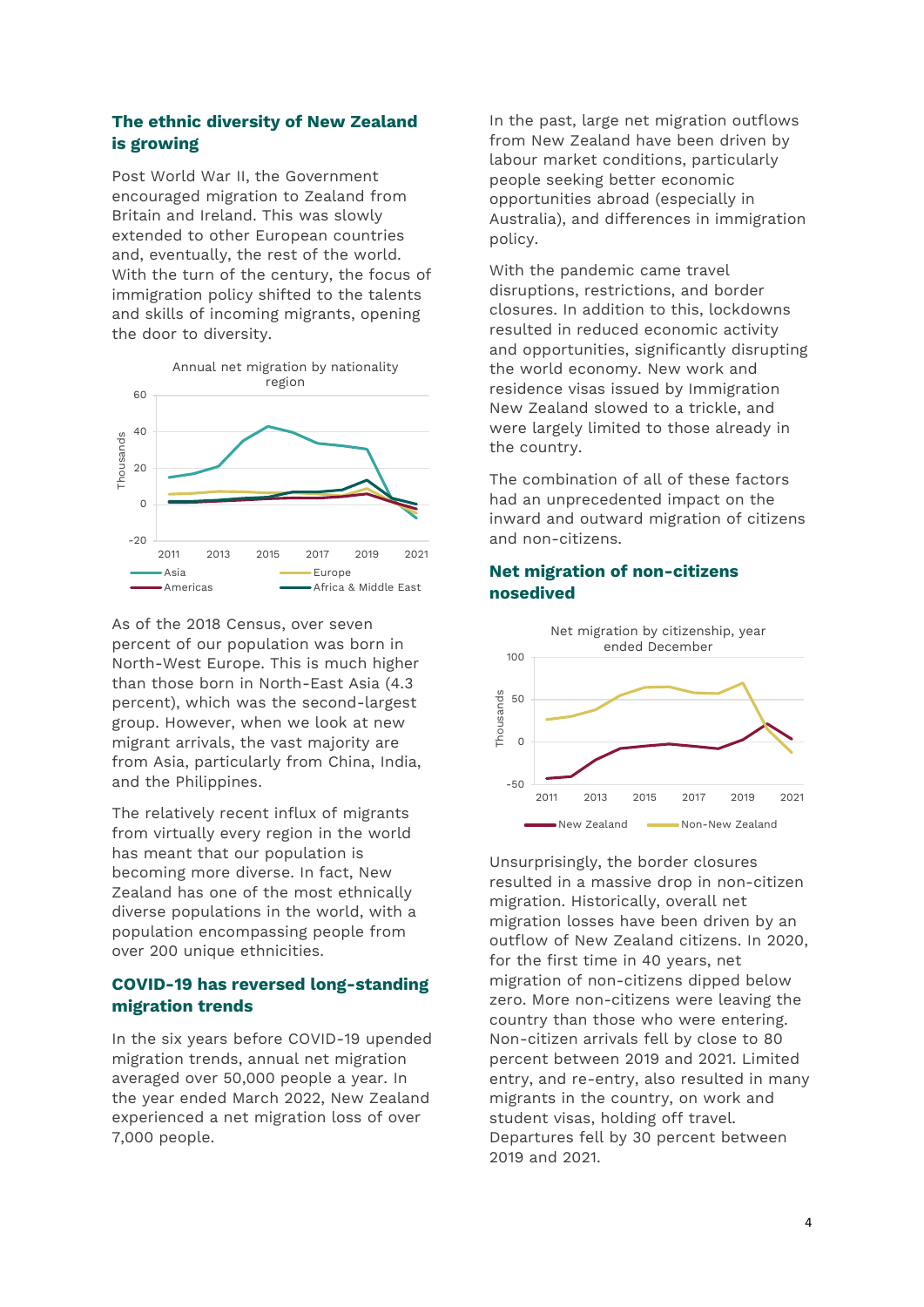Another interesting trend was the positive net migration of citizens during the pandemic era. New Zealand generally experiences a net loss of citizens in any given year. With one of the biggest diasporas in the Organisation for Economic Co-operation and Development (OECD), as a share of total population, over a million Kiwis lived overseas prior to COVID-19. As 2019 was nearing a close, and the threat of the pandemic was growing, more and more Kiwis decided to return home amid the uncertainty of being locked out of their home, and away from family. New Zealand citizens and residents were returning home in record numbers. In addition, many decided to postpone overseas trips for travel and work. In the year ended December 2020, just 15,000 citizens departed the country. Between 2000 and 2019 this number averaged over 50,000 departures per year.

#### **Skills gaps and shortages were intensified**

The sudden border closures resulted in severe skills and labour shortages for domestic businesses. This was especially the case for employers who relied on migrant labour, for example those in the horticulture sector. There was also a severe shortage of trades workers, medical staff, and various other occupations. In fact, these shortages were so severe that the Government decided to either extend existing visas for workers in certain industries, or let a limited number of people in, as in the case of medical and horticultural workers.



The lack of access to workers has added to other pandemic-related price pressures for business owners, for example supply chain logjams and rising inflation.

As part of the immigration rebalance, agreements will be put in place with sectors that currently rely on lowerskilled migrants. These will include the care, construction and infrastructure, meat processing, seafood, and seasonal snow and adventure tourism sectors, in exchange for sector improvements. In addition, easier residence pathways will be offered to higher-skilled migrants in certain roles in the health and social services, trades, agriculture, engineering, construction, and technology industries.

#### **The role for immigration policy**

Immigration policy plays a very important role in determining the size and make-up of a country's migrants, and consequently, its population. New Zealand's immigration system has relied on a points-based systems since the early 1990s. It is designed with the goal to increase the well-being of residents and citizens. This system can be tweaked to reflect changes to preferences for minimum wage thresholds, skills shortages, and qualification levels, amongst other criteria. This also means that, inherently, high-skilled migrants, and those who contribute to industries experiencing shortages, are prioritised.

The Government recently announced a 'rebalancing' of the immigration system. The rebalance is designed with a view to attract high-skilled migrants, increase the productivity and resilience of certain industries, and ease the pressure on national infrastructure and housing.

A recent inquiry into immigration policy by the Productivity Commission found that immigration has played a vital role in New Zealand's economic development, reducing the effects of labour shortages and the 'brain drain'. The report also highlighted the need for policy to be more transparent, and have stronger links to education and training policies. It also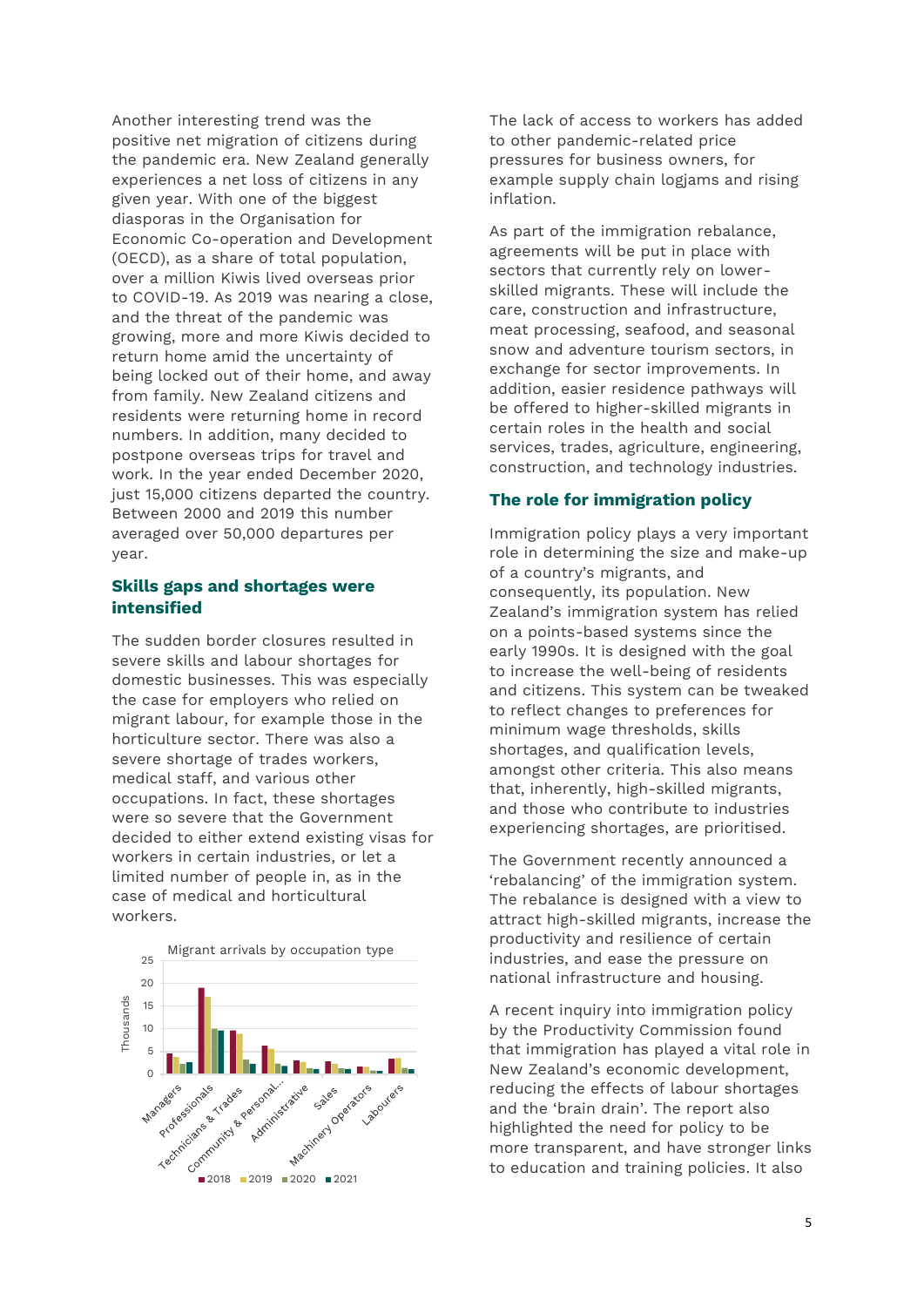cautioned against using migration as a tool to fix other policy failures, such as the rising cost of housing.

#### **What will future migration look like?**

Now that the government has announced a plan to fully re-open the borders by July 2022, we can expect some of the movements in migration to return to prepandemic trends. However, a lot has changed for New Zealand during these two years in isolation, in terms of policy and the preferences of Kiwis and noncitizens.

Many citizens and residents, particularly those in their 20s and 30s, will in all probability, depart the country for work or study. The latest numbers for March 2022 show that the net migration of citizens is already falling fast. In the March 2022 month, compared to the March 2021 month, net migration of citizens was already down by 87 percent.



Worryingly, younger age groups have seen substantial losses during the pandemic closures, exacerbating labour shortages. In the case of citizens specifically, even though the year to March 2022 saw an overall gain, there was a net loss 1,800 people in the 18 to 27 age group during this period. This is unsurprising considering past trends, and the substantial wage gaps between New Zealand and other advanced nations, for example Australia. As a result, we can continue to expect high-skilled citizens

 $\overline{\phantom{a}}$ 

to depart the country in search of greener pastures. MBIE's current estimates suggest that close to 50,000 people will emigrate over the year.<sup>2</sup>

The rebalancing of the immigration system to attract higher skilled migrants, tighter conditions on work, student, and partner visas, and new conditions on which employers can, and can't, hire migrant workers, will mean that overall migration is unlikely to return to the elevated levels seen before the pandemic.

While we can expect net migration to start inching upwards in the second half of 2022, it is hard to predict by how much. We can be sure that the reopening of the borders will ease some of the acute labour shortages for employers in many industries. On the flip side, we will definitely see many residents and citizens leave in pursuit of better economic outcomes. On top of this, new migrants' decisions to move to New Zealand, particularly those with in-demand skills, will depend on how we compare to other advanced nations. Specifically, on issues such as affordability (particularly housing), the standard of living, wages, and overall well-being.

What remains to be seen is how well our infrastructure, housing supply, educational and training institutions, and the labour market will all respond to migration in the next normal.

<sup>2</sup> https://www.mbie.govt.nz/dmsdocument/19761 assessing-the-risk-of-new-zealanders-emigratingas-border-restrictions-ease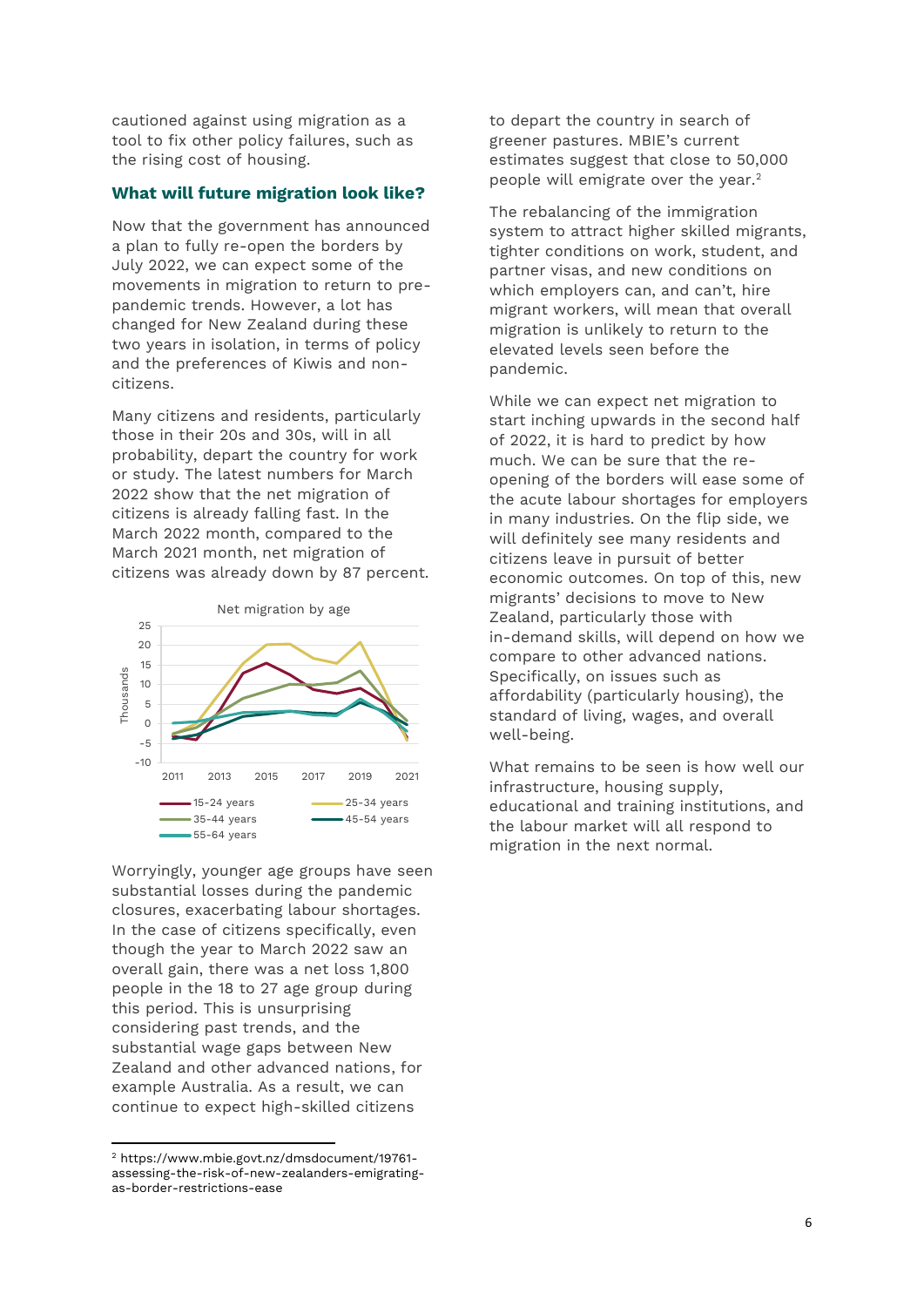#### **People resources**

#### **The bald facts are:**

- Unemployment is down, and the labour force is growing
- Auckland has experienced the highest growth in employment, but the regions are struggling to attract and hold workers.

#### **The labour market**

The unemployment rate has remained low at 3.4 percent in the first quarter of 2022, which is 1.5 percentage points lower than a year ago. Thirty-nine thousand fewer people are estimated to be officially unemployed compared to March last year.



Underutilisation decreased by 81,000 compared to last year, equating to a 2.8 percent decrease in the underutilisation rate – which is the number of people who are in the labour force but are unemployed or underemployed.

What drives this underutilisation decrease is a 27,000 drop in the number of those who are underemployed, a decrease of 39,000 in the number of people unemployed, and a 15,000 reduction in the total labour force.

Labour force participation has jumped back up compared to a year ago. Looking forward, the labour force is set to continue increasing to above 72 percent over the next two years.



The building and construction sector leads employment growth, with 24,600 more FTEs than March 2021. This increase is followed by finance and property services with 20,000 more FTEs than last year.

Education occupations and unspecified occupations saw the highest decline in employment. There are 11,500 fewer FTEs in the education sector, and half the number of "unspecified" FTEs compared to last year, bringing the total unspecified FTEs to 33,300.

Auckland leads regional employment growth at 26,900 more FTEs, followed by Wellington (17,800), and Canterbury (15,200). Northland saw the highest decline in employment (-2000).



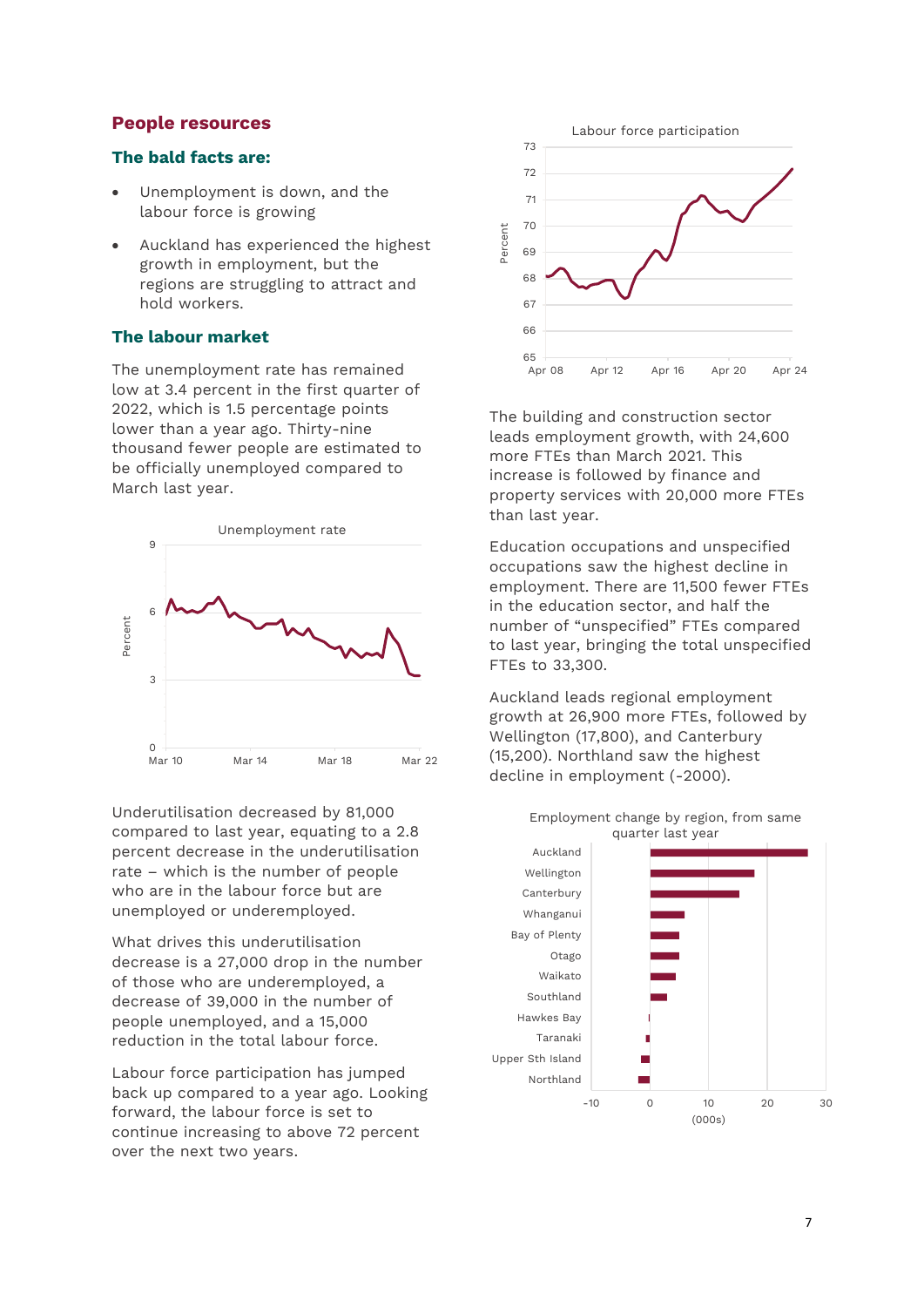## **Capital resources**

#### **The bald facts are:**

- More and more building consents are being issued, and at higher values
- The regions are experiencing high residential construction growth as increased costs push home buyers and builders out of the cities.

#### **Investment and building activity**

Despite building material supply shortages, building consents issued continue to rise.

Auckland leads total annual residential building consents, followed by Canterbury, Waikato, and Wellington. However, the regions which experienced the most significant upward shift were Gisborne and Northland. Auckland placed third, followed closely by Tasman. These trends suggest the appetite for regional living is showing no signs of slowing down.

The total value of residential building work completed reflects the high cost of housing and construction at a whopping \$21 billion.

New house consents have jumped in the last few months, with Auckland leading the pack. Canterbury has also experienced an increase in new homes, up to similar levels of the peak rebuild season of late 2014. This is not surprising as Christchurch has become one of the more affordable New Zealand cities to live in, and is therefore attractive to first home buyers.

The number of non-residential building consents continues to remain stable, showing little change from last year. However, the consent values have been climbing quickly after the dip caused by the 2020 lockdowns.

#### **Home base**

#### **The bald facts are:**

 After implementing new accounting measures, the Government's finances reflect increased debt. The Treasury has indicated that it is not concerned about the level of debt

• Inflation is high, and retail spending is sluggish. The cost of living will be putting pressure on most households.

#### **Government finances**

The Interim Financial Statement of the Government, published by the Treasury for the 10 months ended 30 April 2022, shows most indicators have been tracking better than forecast. Crown revenue was \$1.8 billion higher than expected, while expenses were \$800 million lower than expected.

The balance before gains and losses (OBEGAL) showed a deficit of \$9.4 billion, which was \$3.2 billion lower than expected. The Treasury expects the strength in the operating balance will continue until the year's end.

Unfortunately, this is unlikely to lead to easing in the tax take, as net debt was \$4.3 billion higher than forecast. This is due to a new headline debt measure announced in the 2022 BEFU. The debt measure now includes Crown advances, Crown entity borrowings, and the financial assets and borrowings of the New Zealand Superannuation (NZS) fund. The Government's objective is to keep the new debt measure below a ceiling of 30 percent of GDP. Because the investments and derivatives of the NZS and ACC suffered net losses in recent market conditions, their inclusion in the Crown debt measure has driven the \$4.3 billion discrepancy.

Despite the new debt measure being more volatile, Treasury maintains that the volatility does not signal the need for a change in fiscal policy settings to achieve the Government's debt objectives.

While there is the cost of living payment on the way for many households, the prospect of more COVID-19 subsidies are unlikely.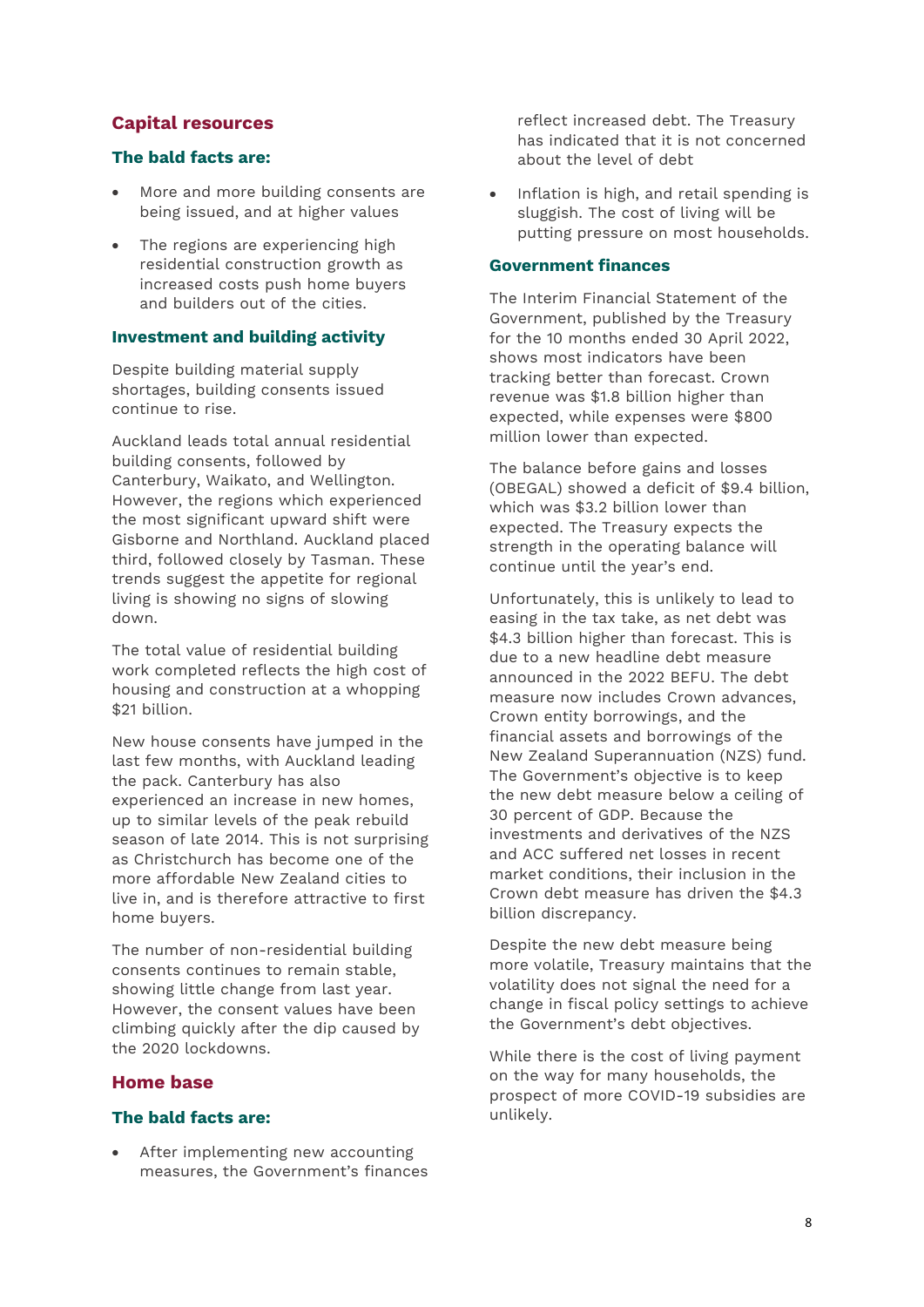#### **Inflation**

Unfortunately, there is no prospect of a slowdown in the Consumer Price Index's (CPI) growth on the horizon. The CPI is perched at an astonishing 6.9 percent, which dwarfs the Reserve Bank's target of two percent.

As a small consolation for Kiwi households, food prices grew at a slightly slower rate in April 2022 compared to previous months.

The breakdown of the CPI shows that the cost of housing and household utilities, transport, and food are the key drivers of the cost of living upsurge.

Percentage points contribution



It is also not looking good for producers, as input price inflation is sitting just below 10 percent and output price rises are not far behind.



Producer prices, annual percent change

#### **Retail**

The volume and value of retail transactions slumped in the latest quarter.



Notably, the number of transactions appears to be reducing to close to early pandemic levels. This could be due to two key factors. Firstly, it is possible the reduction in spending is due to the Omicron waves affecting households. Secondly, if real incomes have not kept pace, the higher prices of all goods at current inflation levels reduces total demand for those goods. The trend before the pandemic suggested consumer spending was steadily rising year on year. After the early pandemic shock, spending spiked back up, but it was not sustained at this level for long. This drop in spending suggests that under current conditions, consumer confidence has not rebounded as a new normal becomes part of the times.

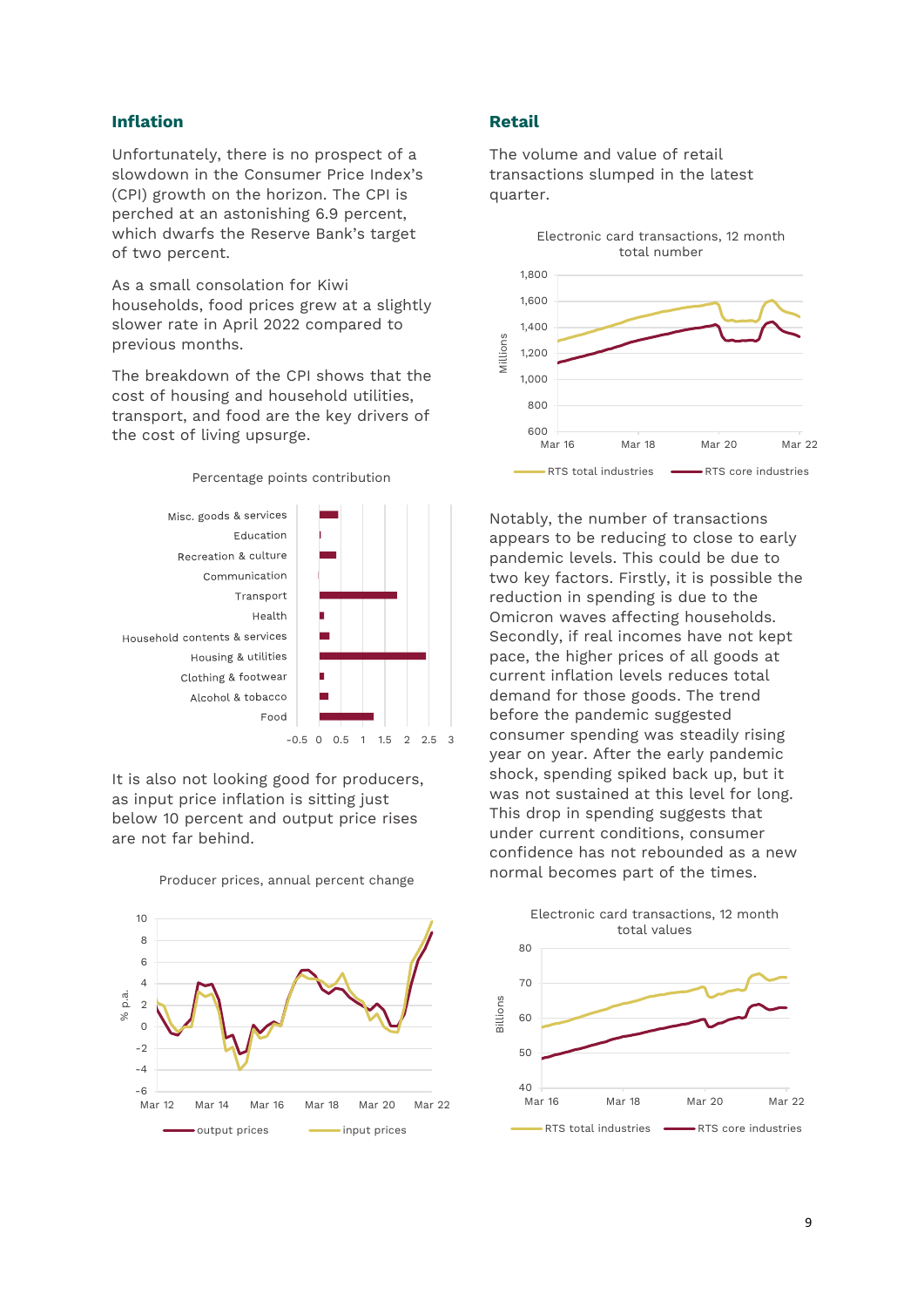The value of transactions, however, continued to rise over summer, but then remained flat for March 2022. Since prices for goods have increased, it is not surprising that the total value of purchases did not drop as total volume decreased. Overall, the consumer has to buy fewer goods to stay on the same budget they had a year ago.

## **Abroad and beyond**

#### **The bald facts are:**

- The balance of trade was negative for the March quarter
- Animal products, led by dairy, continue to be New Zealand's foremost export.

#### **Trade**

China remains New Zealand's key exporting destination, taking first, second, and third place for New Zealand's top exports for the March 2022 quarter. 8.7 percent of total exports were milk powder, butter, and cheese to China. 5.2 percent of exports were meats, and 3.5 percent were logs and wood to China. Meat exports to the US came in at fourth, with milk products to Indonesia in fifth position.

Animal products are still New Zealand's biggest export, with dairy accounting for 25.6 percent of the country's exports, and meat taking up 13.9 percent. Logs and travel battle for third place at 5.7 and 5.2 percent, respectively.

New Zealand's top import, by source, is petroleum from the United Arab Emirates, equating to \$804 million of product, or 3.4 percent of total imports. This is unsurprising given the rocketing prices of fuel. Following petroleum, \$753 million of electrical equipment, and \$748 million of mechanical machinery from China come in second and third.

Total exports reduced by 3.6 percent from the December 2021 quarter, and imports decreased by 7.8 percent from the December 2021 quarter.

In total, New Zealand imported \$23.6 billion of goods, and exported 19.8 billion of goods for the March 2022 quarter, which leaves the trade balance at negative \$3.78 billion. As the price of fuel continues to rise, the trade balance is expected to remain in deficit.

#### **The World**

#### **Australia**

Despite the less than rosy outlook for the world economy in 2022, the Australian economy is experiencing a strong expansion. The IMF forecasts real GDP growth to be 4.2 percent in the 2022 year. As has historically been the case, Australia's strong export sector will boost national income and aid in the recovery from the pandemic. Commodity price developments are expected to result in terms of trade reaching a record high in June 2022.

As the worst effects of the pandemicinduced economic downturn continue to subside, the Reserve Bank of Australia expects household income and consumption to increase. Business investment is also expected to gain momentum.

Labour market participation is at a record high of over 66 percent, with more women and older people participating. The unemployment rate, which currently stands at 3.9 percent, is expected to fall further, and remain less than four percent through to 2024.

Inflation has remained low in Australia, compared to other developed countries, but is picking up pace. Unsurprisingly, rising global fuel prices and higher housing costs have contributed to inflation rising above five percent, with non-discretionary inflation at 6.6 percent. The Reserve Bank expects the CPI to reach six percent by the end of 2022.

#### **India**

The Indian economy is expected to grow at a rate of 7.5 percent in 2022. Tighter monetary conditions and weak global demand will subdue growth.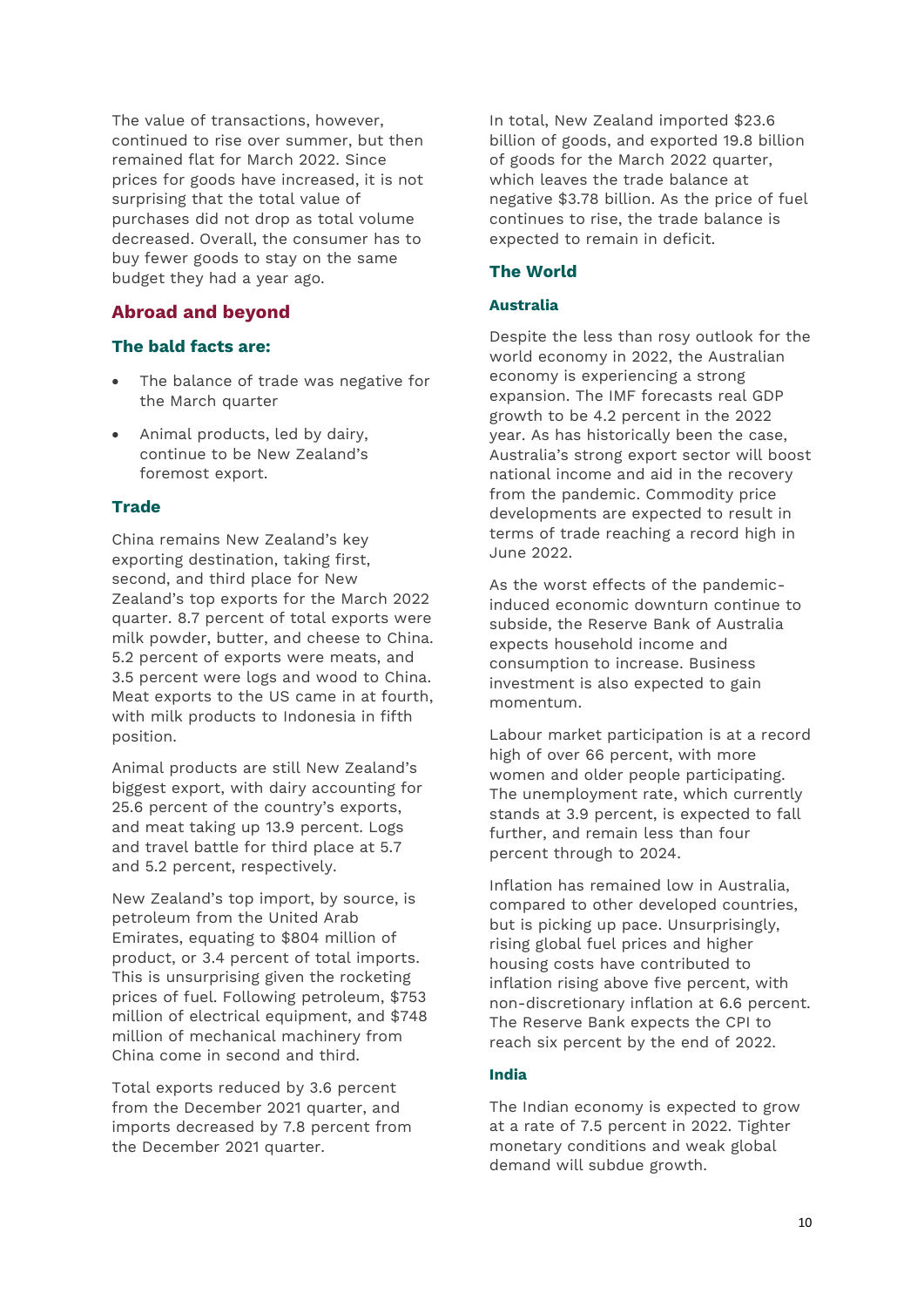India has been grappling with the effects of high inflation for a number of years. Although the direct impact of the war in Ukraine is low, higher fuel and cereal world prices, two major imports, have aggravated inflation. Headline inflation is nearing the eight percent mark. In response, the Reserve Bank of India began to tighten monetary policy in May. Fiscal support is continuing in the form of a food scheme for poor households, and reduced fuel taxes. Import duties have also been shaved to curb inflation.

Labour market outcomes in India have been less than optimal for years before COVID-19. Unemployment has been high and labour market participation low, particularly for women. As of June 2022, the unemployment rate stands at over seven percent. The pandemic has also had a disproportionate impact on youth unemployment, with nearly 20 million jobs being lost. Poor labour market outcomes continue to be India's Achilles heel.

#### **China**

The long, strict lockdowns in China have come at the cost of economic growth. Growth forecasts for the Chinese economy have been downgraded to just over four percent for 2022. A slowerthan-expected rebound in global trade, low consumer and business confidence, and the heavily indebted real-estate sector all weigh on growth. The OECD has flagged inadequate social protection, for example, unemployment benefits, as a concern that will impede consumption growth.

China, like India, has not directly felt the effects of the war in Ukraine. Any impacts have been felt through developments in the world market. Food price inflation has been low since China is largely self-reliant on food. However, imported energy and raw material prices have risen significantly, as in the rest of the world.

A record 10.8 million students are set to graduate this year, increasing competition in the job market. The unemployment rate for those aged between 16 and 24

years is extremely high at 16 percent. Overall unemployment stands at 5.8 percent.

The main concern for China, looking ahead, will be to resume economic activity and boost consumer and business confidence.

#### **Japan**

As the effects of the Omicron outbreak in Japan wane, economic recovery is underway, albeit at a slow pace. The IMF has cut the 2022 growth outlook for the world's third-largest economy to 2.4 percent, from its earlier estimate of 3.3 percent. The rapid rise in commodity prices, owing to the conflict in Ukraine, has hit the world's fifth largest importer hard. Japan's world-leading manufacturing industry continues to feel the bite of the supply side pressures plaguing businesses the world over.

The accumulation of household savings, in combination with fiscal measures, will in part shield households from inflationary impacts. The Bank of Japan expects a strong bounce back in consumer demand and business activity. Businesses manufacturing automobileand digital-related goods will be better positioned than firms in the face-to-face services sector.

Unemployment has traditionally been low in Japan, and the rate currently stands at 2.5 percent. There are also 1.23 job openings for every job seeker. The main challenge for Japan for the rest of 2022 will be to secure a sure-footed, sustainable recovery.

#### **United States**

The GDP growth rate fell again in the first quarter of 2022 owing to lower exports, higher imports, and federal and local government spending cuts. High energy prices, continued supply chain disruptions, and tighter financial conditions will all dampen the growth outlook for the rest of 2022. GDP is expected to grow at 2.5 percent for 2022.

Despite the slowdown, private consumption remains strong, particularly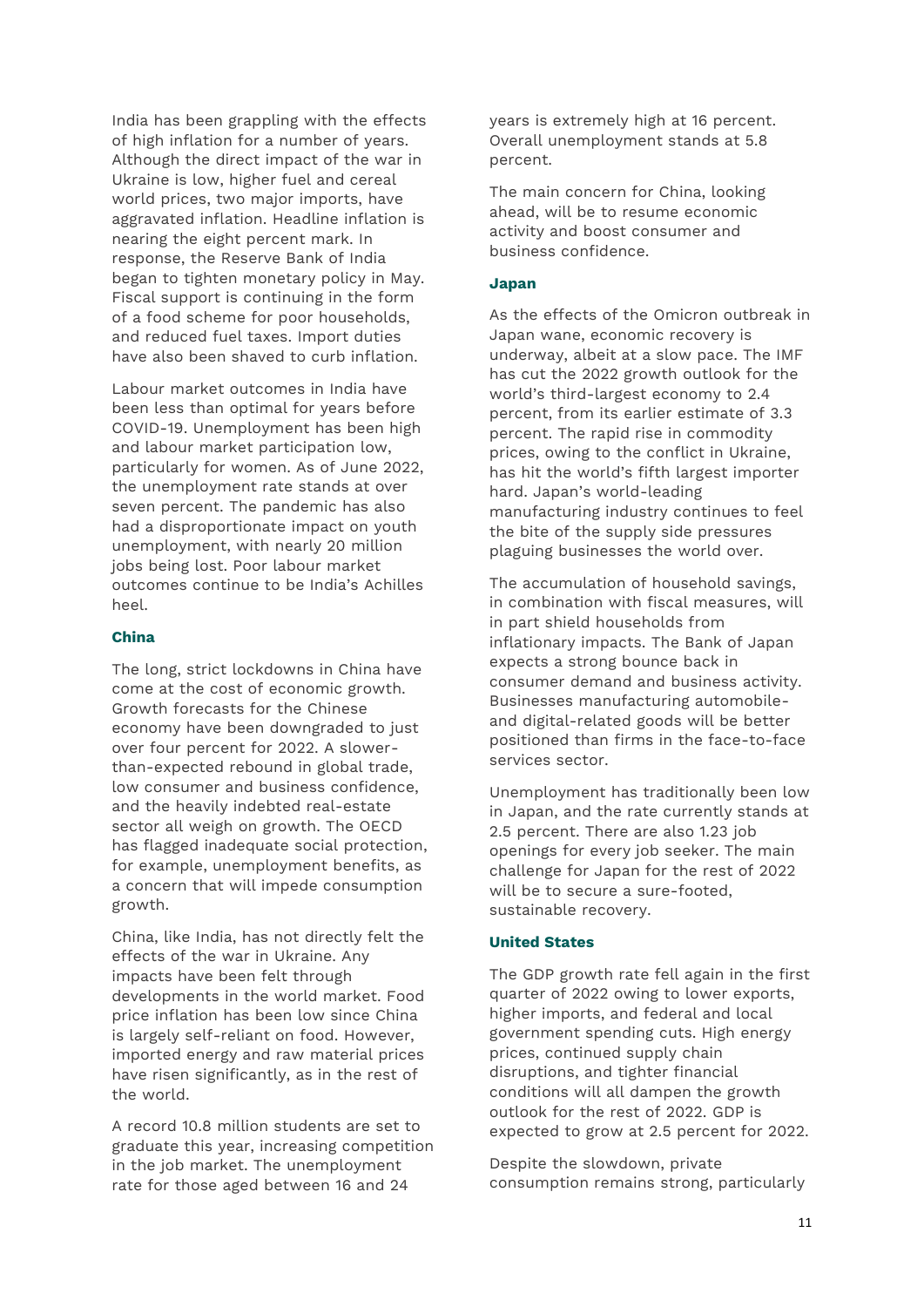spending on goods, which is at historically high levels. This is despite historically high inflation (8.3 percent in April 2022). The Federal Reserve has finally abandoned its long-held view that inflation is transitory, and increased the federal funds rate by half a percentage point in May, the biggest in two decades. Further hikes are expected throughout the year.

As in other advanced nations, the labour market is performing well. The unemployment rate is at 3.6 percent. The hospitality and professional service industries recorded a growth in employment, but employment in retail trade fell. The participation rate remains below pre-pandemic levels.

For the rest of 2022, inflationary pressures will be front of mind for the US economy. Faster than expected tightening of monetary policy will also subdue growth.

#### **United Kingdom (UK)**

GDP in the UK is forecast to increase by 3.6 percent in 2022. The country has recovered swiftly from the historical slump last year. However, growth is now starting to moderate as global inflationary woes start to kick in and depress demand. The manufacturing sector, in particular, is stagnating amid rising prices.

The UK economy is particularly exposed to cost increases resulting from the war in Ukraine. These have flowed through to energy prices and caused disruptions in the supply chain. The rapidly increasing cost of living has led to a fall in consumer confidence.

The Bank of England has been steadily increasing interest rates since late last year, and has signalled that it will continue to do so. Fiscal measures are also tightening, apart from measures for low-income households to cushion the effect of price increases.

Despite this, the labour market remains tight with the number of vacancies at 1.3 million in March 2022. The unemployment rate is comparatively low at 3.7 percent, below pre-pandemic levels.

The key risk to the outlook for the UK is the war in Ukraine, which will continue to push prices upwards, and depress demand and confidence.

#### **European Union (EU)**

Prior to the escalation of the situation in Ukraine, the EU was on a path to a sustained recovery. The war has thrown a spanner in the works and presented significant challenges. The region has announced a gradual phasing out of Russian gas, on which the region is heavily reliant. This decoupling has shifted growth forecasts for 2022 from 4.0 percent to 2.7 percent.

The region is feeling the heat from all angles with prices increasing for energy, fertilisers, food, and industrial metals. All of this has eroded households' purchasing power, as inflation has passed the eight percent mark. Furthermore, heightened uncertainty will prevent consumers from dipping into savings accumulated during the pandemic.

The strong labour market is the region's saving grace. Unemployment is at a record low of 6.2 percent, and is expected to decrease further. All countries within the region have performed well on this metric.

The economic ramifications of the war require careful policy action, particularly considering the impacts on countries that are less resilient. Well-targeted support is also required for businesses and consumers that are in a particularly susceptible position.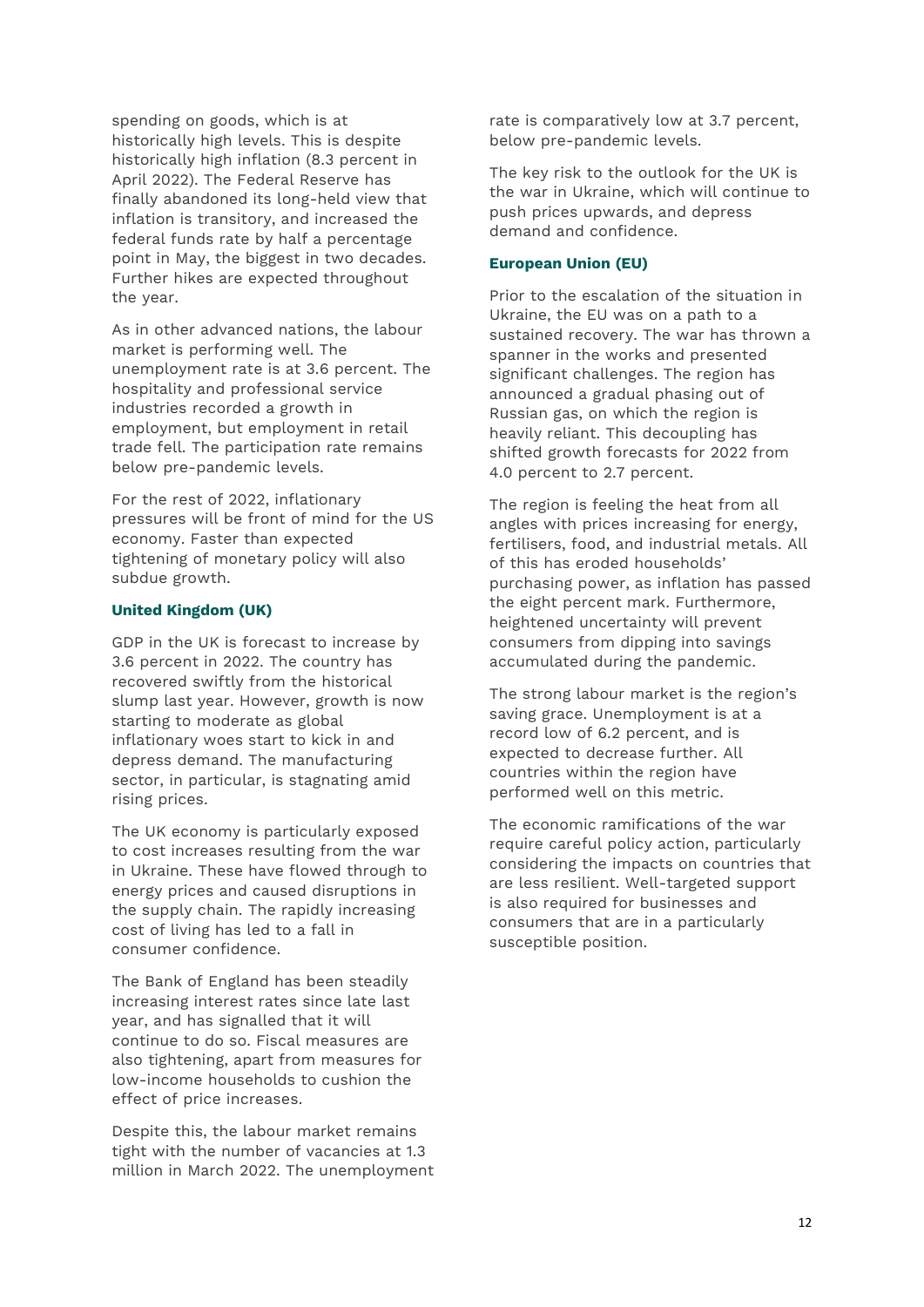#### **The path of GDP growth in the postpandemic recovery era**

At the beginning of 2022, recessions and economic slowdowns appeared to be moving into the rear-view mirror. But the escalating tensions in Europe have added uncertainties and eroded confidence. Even countries like China and the US which are, for the most part, not reliant on energy, food, and other commodities from Russia or Ukraine, are feeling the heat of heightened world prices.

Global economic activity is expected to slow to just 2.9 percent in 2022, according to the World Bank (as of June 2022). In the first quarter of 2022, most countries experienced little to no economic growth.

These headwinds are expected to persist through to 2023, with no respite for the world economy to be expected anytime soon.

Concerns that "stagflation" is making a comeback, amid rising inflation and slow growth, are increasing. If history is anything to go by, significant monetary tightening may be required to quell inflationary fires, which may plunge economies into another recession.



GDP growth, quarterly